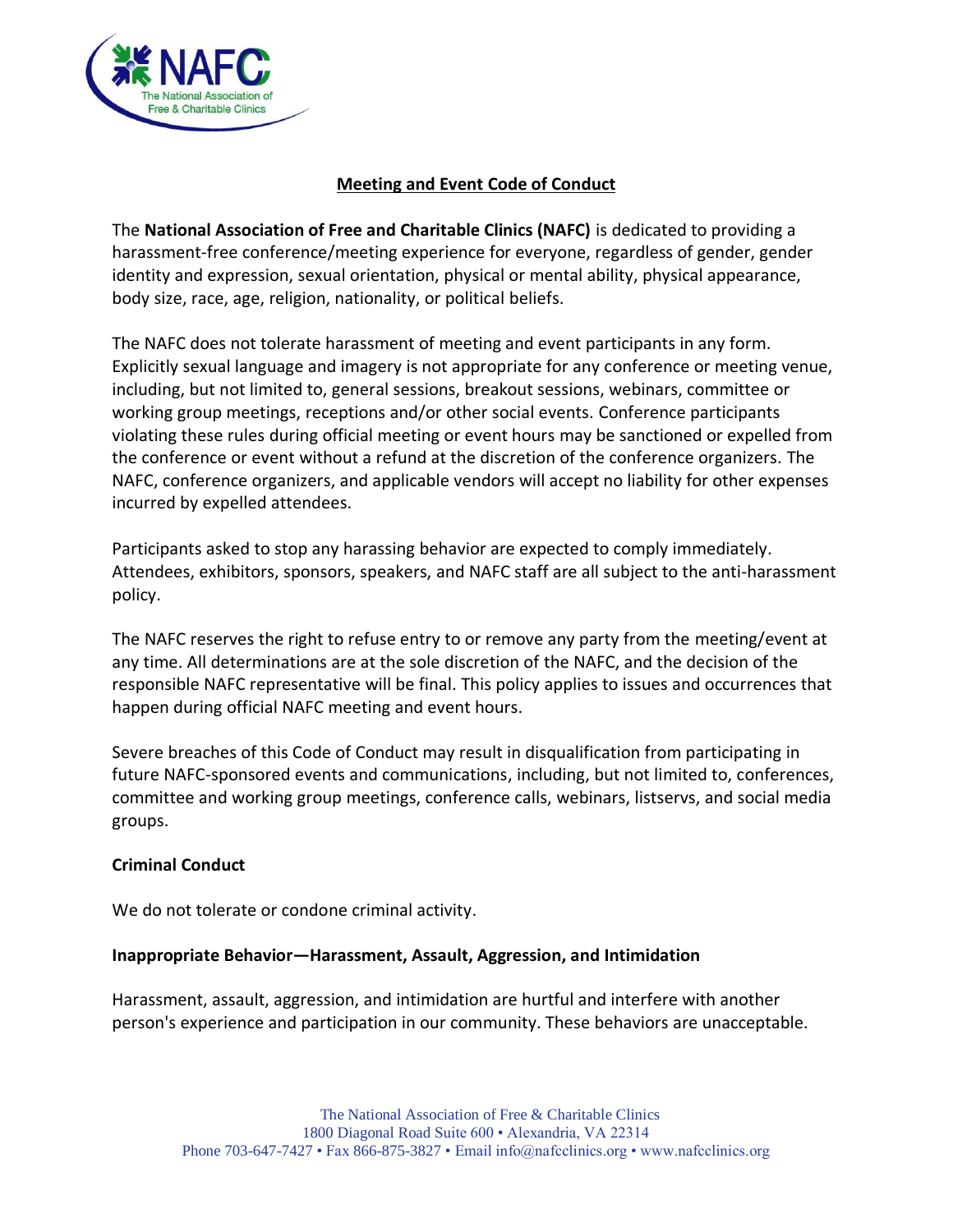

These behaviors can be related to, but are not limited to, verbal or written comments about: race, color, religion, ethnicity, national origin or ancestry, medical conditions, age, body size, sexual orientation, gender (including pregnancy, childbirth, breastfeeding, or related situations), gender identity or presentation, military service, or differing physical or mental abilities.

Harassment includes any behavior that a reasonable person would find intimidating, hostile or offensive, such as lewd, overtly sexual comments, sexual images in public spaces, deliberate intimidation, stalking, following, harassing photography or recording, sustained disruption of talks or other events, inappropriate physical contact, and unwelcome sexual attention.

Inappropriate behavior can take many forms such as

- slurs;
- jokes;
- derogatory statements;
- foul or obscene language;
- offensive clothing;
- leering;
- stalking;
- staring;
- gestures;
- pictures,
- drawings or cartoons;
- violating personal space by impeding or blocking another person's movement or otherwise physically interfering with them;
- harassing photography or recordings;
- unwanted or offensive letters or poems;
- offensive email, voicemail messages or social media postings;
- unwanted or inappropriate touching;
- unwanted or inappropriate advances;
- physical and/or sexual assault;
- sustained disruption of talks or other events;
- advocating for, or encouraging, any of the above behavior.

# **Enforcement**

Inappropriate behavior will not be tolerated during meeting or event hours. Event/meeting organizers may take action to redress anything designed to, or with the clear impact of, disrupting the event/meeting or making the environment hostile for any participants. We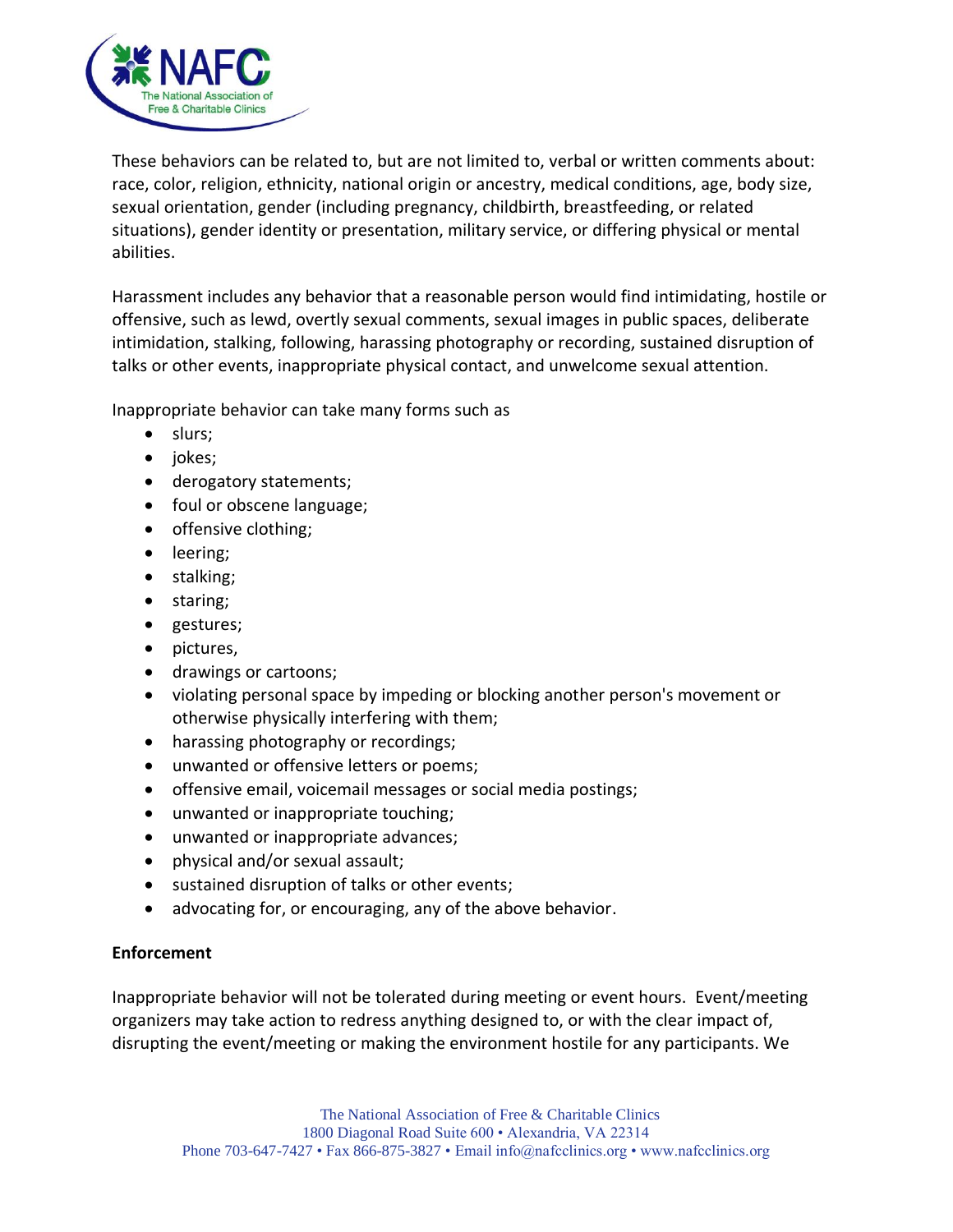

expect participants to follow these rules at all event venues and event-related social activities at all times.

The NAFC reserves the right to refuse entry to or remove any party from the event at any time. All determinations are at the sole discretion of the NAFC, and the decision of the responsible NAFC representative will be final.

Severe breaches of this Conference Code of Conduct may result in disqualification from participating in future NAFC-sponsored events and communications, including, but not limited to meetings, conference calls, listservs, and social media groups.

Individuals expelled due to violating this Conference Code of Conduct will not be eligible for a refund or other consolation. The NAFC, conference organizers, and applicable vendors will accept no liability for other expenses incurred by expelled attendees.

# **Reporting**

If you are being harassed, notice that someone else is being harassed, or have any other concerns*, and you feel comfortable speaking with the offender*, please inform the offender that they have affected you negatively. Oftentimes, the offending behavior is unintentional, and the accidental offender and offended will resolve the incident by having that initial discussion.

The NAFC recognizes that there are many reasons speaking directly to the offender may not be advisable or reasonable.

Otherwise, if you are being harassed, notice that someone else is being harassed, or have any other concerns, or if someone makes you or anyone else feel unsafe or unwelcome, please report it as soon as possible. Conference staff can be identified by staff badges and can be found at the Symposium Registration desk.

You can make a report either personally or anonymously.

### **Anonymous Report**

You can make an anonymous report [HERE.](https://www.emailmeform.com/builder/form/2v9tebYy318dgfRV4d9DGwEz?_ga=2.90374172.720125562.1520292361-585395230.1504116809) While the NAFC cannot follow up on an anonymous report with you directly, we will fully investigate it and take whatever action is necessary to prevent a recurrence.